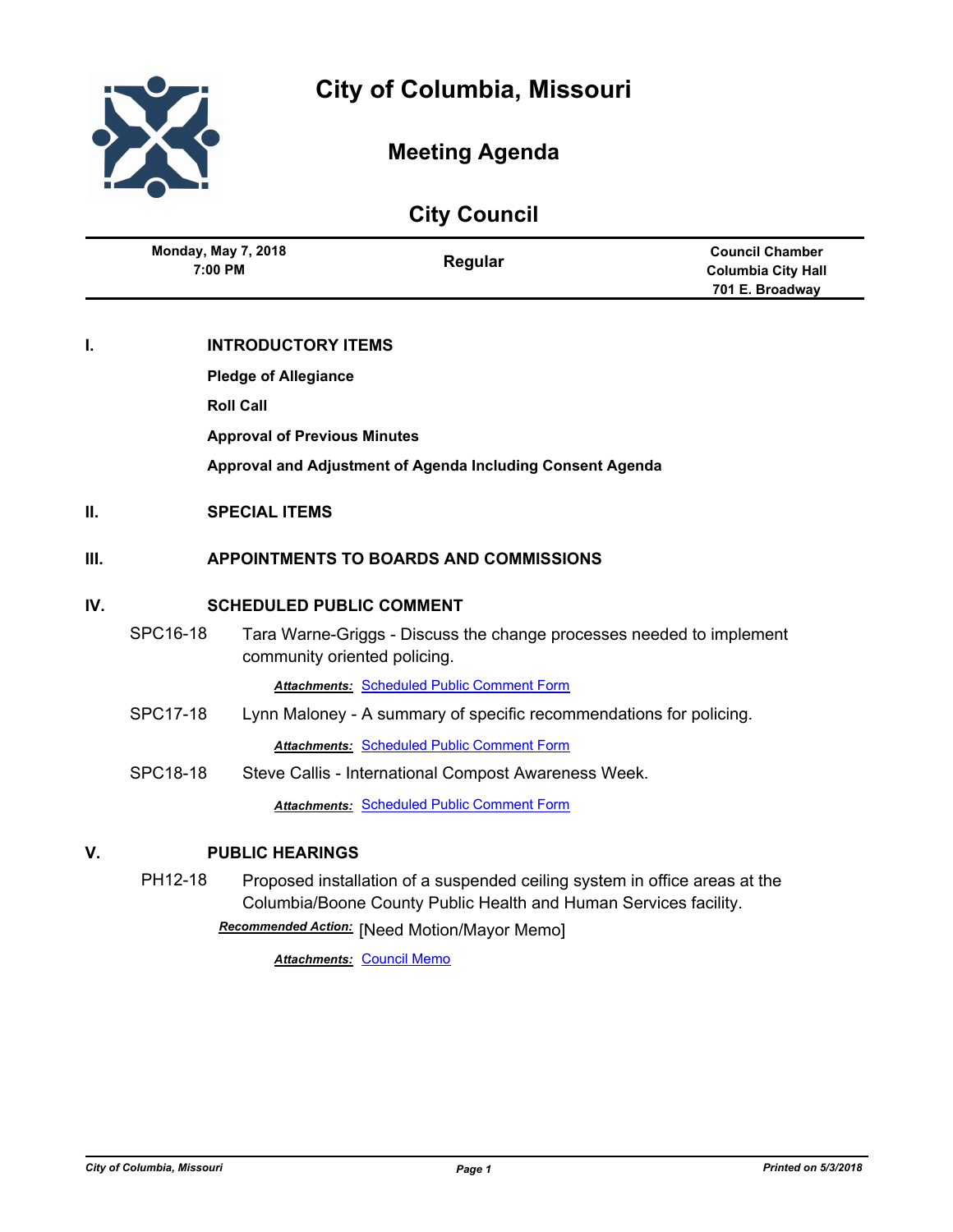PH13-18 Voluntary annexation of property located generally southeast of the intersection of I-70 Drive SW and Strawn Road (840 N. Strawn Road) (Case No. 18-47).

Recommended Action: [See B94-18 under Intro & 1st Read/Mayor Memo]

**Attachments: [Council Memo](http://gocolumbiamo.legistar.com/gateway.aspx?M=F&ID=6123f2f7-fb18-43e5-97f0-74715d9a12ad.docx)** [Locator Maps](http://gocolumbiamo.legistar.com/gateway.aspx?M=F&ID=fdb86e6e-837c-4acd-a283-1b9e6c88e8da.pdf) [City-County Zoning Graphic](http://gocolumbiamo.legistar.com/gateway.aspx?M=F&ID=0964bbd6-056b-4a15-9df0-540f642e638a.pdf)

## **VI. OLD BUSINESS**

R29-18 Authorizing an agreement with Columbia STEM Alliance, Inc. to provide financial support to build a collaborative network of educators, business partners and organizations to inspire interest in Science, Technology, Engineering and Mathematics (STEM) careers and generate a robust workforce for the community in support of the City of Columbia's Strategic Plan.

(Tabled at the March 5, 2018 Council Meeting.)

**Recommended Action:** [Read & Vote/Mayor Memo]

**Attachments: [Supplemental - Memo](http://gocolumbiamo.legistar.com/gateway.aspx?M=F&ID=051370d6-b6aa-44c4-9490-14061015c6fa.docx)** [Supplemental - RFP 95-2018](http://gocolumbiamo.legistar.com/gateway.aspx?M=F&ID=9a2568e8-437b-4a06-b757-12f33ed11dba.docx) [Council Memo](http://gocolumbiamo.legistar.com/gateway.aspx?M=F&ID=b9a4de9d-8bbc-4829-b760-d123cfff21ca.docx) **[Resolution](http://gocolumbiamo.legistar.com/gateway.aspx?M=F&ID=23260137-926a-4e3f-925e-cdb090068ff0.doc) [Exhibit A to Resolution](http://gocolumbiamo.legistar.com/gateway.aspx?M=F&ID=b88bb4c0-8b18-47a8-a7fe-192e203fa617.pdf)** 

B87-18 Approving a redevelopment agreement in connection with the Broadway Hotel Phase Two TIF Redevelopment Plan and Project.

**Recommended Action:** [2nd Read & Vote/Mayor Memo]

**Attachments: [Council Memo](http://gocolumbiamo.legistar.com/gateway.aspx?M=F&ID=20b9b313-e577-456d-bb82-b5883db826fe.docx)** 

**[Ordinance](http://gocolumbiamo.legistar.com/gateway.aspx?M=F&ID=de1c859d-461d-4133-9b83-4d58d88b330a.doc)** 

[Attachment A to Ordinance](http://gocolumbiamo.legistar.com/gateway.aspx?M=F&ID=b0b03dfa-ef2e-4f7a-a3de-c9de3f2becb4.docx)

B92-18 Amending Chapter 2 of the City Code relating to the duties of the Columbia Vision Commission.

Recommended Action: [2nd Read & Vote/Mayor Memo]

**Attachments: [Council Memo](http://gocolumbiamo.legistar.com/gateway.aspx?M=F&ID=04c88a9f-5566-48c8-92a1-5d46ac68abe5.docx)** 

**[Ordinance](http://gocolumbiamo.legistar.com/gateway.aspx?M=F&ID=bd216462-3525-43e4-88d5-9036383d932a.doc)**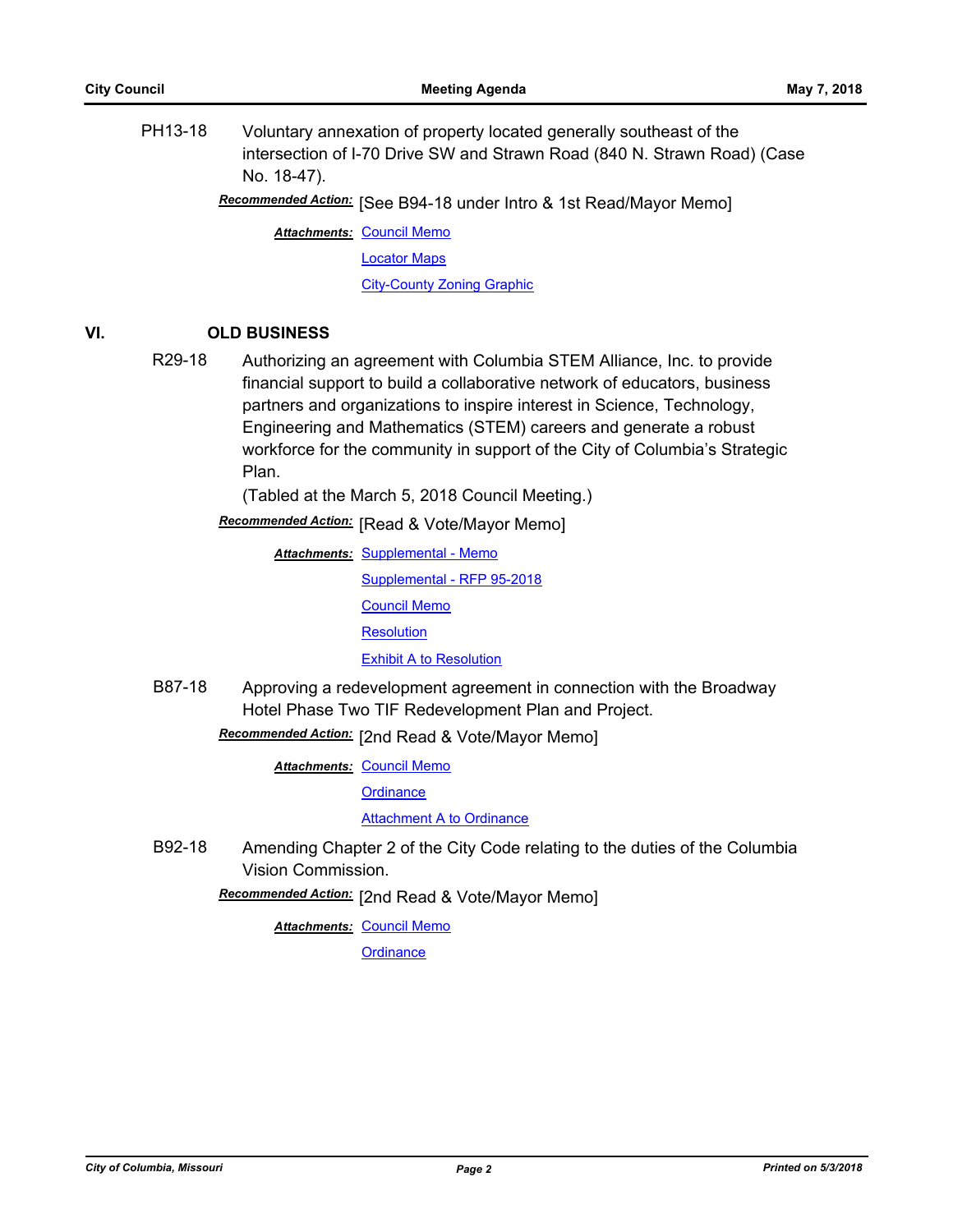## **VII. CONSENT AGENDA**

B83-18 Amending Chapter 29 of the City Code to clarify land features that are considered sensitive and restricted from development.

Recommended Action: [2nd Read & Vote/Mayor Memo]

**Attachments: [Council Memo](http://gocolumbiamo.legistar.com/gateway.aspx?M=F&ID=af347f47-115d-43dc-9422-529c336afd80.docx)** 

[Staff Report to the Planning and Zoning Commission](http://gocolumbiamo.legistar.com/gateway.aspx?M=F&ID=8e6d7b22-1fc7-4e85-b104-0486e7137e91.docx)

[Attachment to PZC Report-Text Change 29-5.1\(b\)](http://gocolumbiamo.legistar.com/gateway.aspx?M=F&ID=fefba767-519f-42bc-9f94-82a6aa9ccbff.pdf)

[Public Correspondence \(as of 4-4-18\)](http://gocolumbiamo.legistar.com/gateway.aspx?M=F&ID=ab6a6535-eadc-40c0-bda5-6f706c04ee49.pdf)

[Excerpts from Minutes](http://gocolumbiamo.legistar.com/gateway.aspx?M=F&ID=49591053-f977-41de-8571-1d498c0373d8.docx)

**[Ordinance](http://gocolumbiamo.legistar.com/gateway.aspx?M=F&ID=d5b5b690-6d71-4039-9c4a-4ce4010bba62.doc)** 

B84-18 Changing the uses allowed within The Colonies Lot 101 & 102 O-P Plan located on the east side of Colony Drive and approximately 400 feet north of the Forum Boulevard and Katy Lane intersection; approving the statement of intent (Case No. 18-68).

[2nd Read & Vote/Mayor Memo] *Recommended Action:*

**Attachments: [Council Memo](http://gocolumbiamo.legistar.com/gateway.aspx?M=F&ID=ed443206-dfe9-4071-a1e7-c64a69e9b5f0.docx)** [Staff Report to Planning and Zoning Commission](http://gocolumbiamo.legistar.com/gateway.aspx?M=F&ID=91f9a8d2-1799-4d02-8143-a3cdbee55111.pdf) [Locator Maps](http://gocolumbiamo.legistar.com/gateway.aspx?M=F&ID=a75195df-e9a4-4b7d-b1ae-d64618e64772.pdf) [Applicant Letter](http://gocolumbiamo.legistar.com/gateway.aspx?M=F&ID=db77ddc4-9c39-4899-a795-24edae767f38.pdf) [Attach to PZC Report-Prevously Approved SOI \(Ord. #12038\)](http://gocolumbiamo.legistar.com/gateway.aspx?M=F&ID=98ca6eaf-1585-4065-9722-b39966460ba9.pdf) [Attach to PZC Report-Previously Approved The Colonies Lot 101&102 PD Plan](http://gocolumbiamo.legistar.com/gateway.aspx?M=F&ID=ba8f6fdd-d953-447e-b282-df0c53d1b759.pdf) [Excerpts from Minutes](http://gocolumbiamo.legistar.com/gateway.aspx?M=F&ID=d2edf0ce-f8c9-4b20-b9cb-7506a1bc5a54.docx) **[Ordinance](http://gocolumbiamo.legistar.com/gateway.aspx?M=F&ID=2200f280-3e5a-4ffe-bd61-20c3b6dbd276.doc) [Attachment A to Ordinance](http://gocolumbiamo.legistar.com/gateway.aspx?M=F&ID=b502eb6c-b646-4119-b53c-87f1fcd64185.pdf)** 

B85-18 Approving the Final Plat of CPS Waugh - Locust Subdivision located on the southeast corner of the intersection of Waugh Street and Locust Street; granting design adjustments relating to street rights-of-way; granting a design adjustment relating to corner truncation (Case No. 18-59).

[2nd Read & Vote/Mayor Memo] *Recommended Action:*

**Attachments: [Council Memo](http://gocolumbiamo.legistar.com/gateway.aspx?M=F&ID=f0353431-747e-4cf8-b053-4b3e66d70ef0.docx)** [Staff Report to Planning and Zoning Commission](http://gocolumbiamo.legistar.com/gateway.aspx?M=F&ID=bcb423e4-9d44-4669-b2cd-e0302028abf9.docx) [Locator Maps](http://gocolumbiamo.legistar.com/gateway.aspx?M=F&ID=69b93033-f534-4376-ab0a-7e6ff0db1750.pdf) [Final Plat](http://gocolumbiamo.legistar.com/gateway.aspx?M=F&ID=40cb63db-2ea1-43d5-885d-9efcc1fecf8c.pdf) [Attachment to PZC Report-Design Adjustment Letter](http://gocolumbiamo.legistar.com/gateway.aspx?M=F&ID=47a1d70b-53d0-4e8b-9b4c-b0467cfa0174.pdf) [Excerpts from Minutes](http://gocolumbiamo.legistar.com/gateway.aspx?M=F&ID=7cc431c3-cf8c-47e0-b20b-90950f86df6f.docx) **[Ordinance](http://gocolumbiamo.legistar.com/gateway.aspx?M=F&ID=2081344d-3fcf-4fe8-9ecb-a800298f14f3.doc)**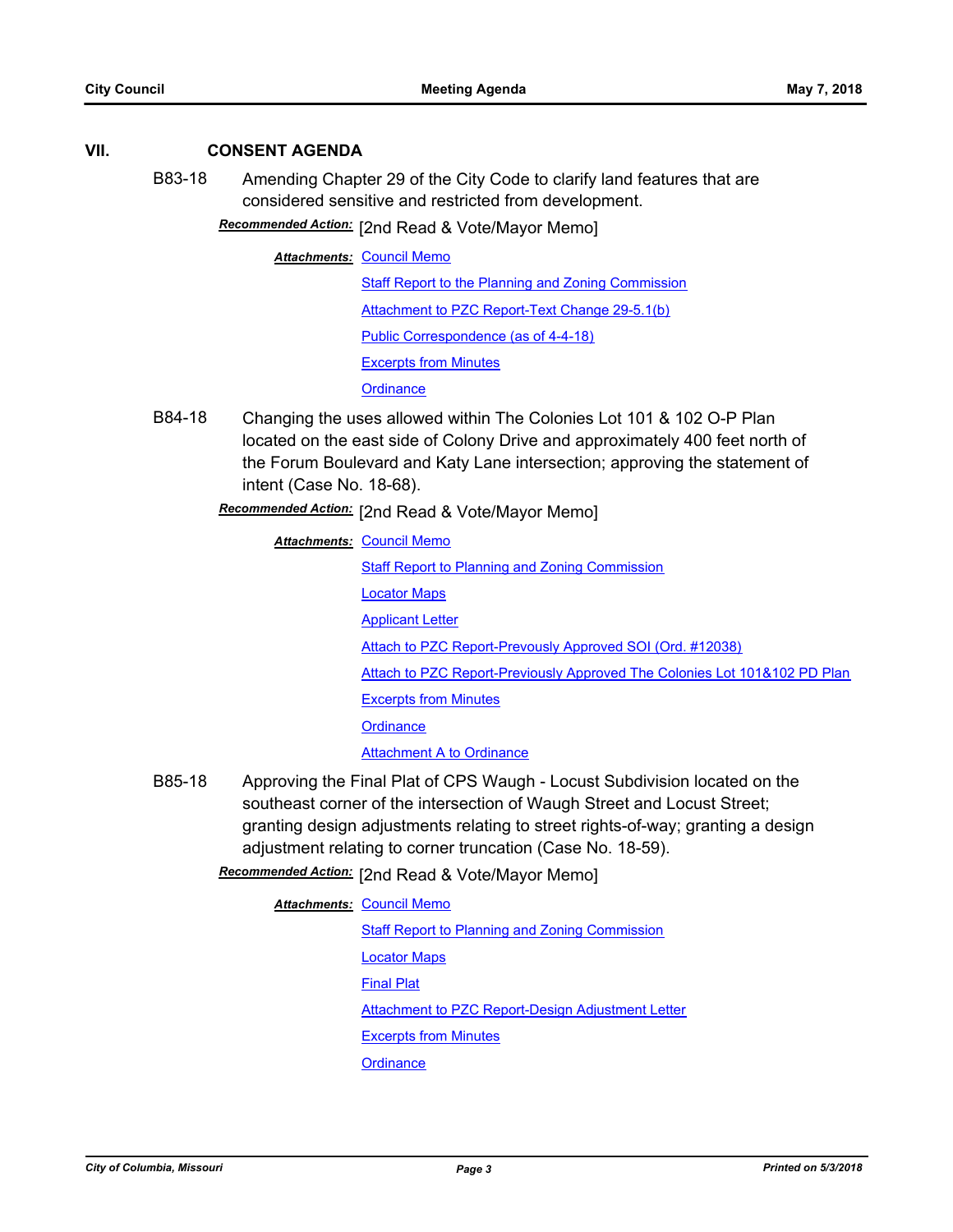B86-18 Authorizing a contract for sale of real estate with Paul A. Hinshaw and Michelle Hinshaw for the acquisition of property located at 1101 N. Eighth Street and 1103 N. Eighth Street.

Recommended Action: [2nd Read & Vote/Mayor Memo]

**Attachments: [Council Memo](http://gocolumbiamo.legistar.com/gateway.aspx?M=F&ID=fb7731cc-f939-4f3f-a333-eaa5838d71f2.docx)** 

[Appraisal as of 09/19/2016](http://gocolumbiamo.legistar.com/gateway.aspx?M=F&ID=146a60a3-3cb0-41b2-abfc-f7128eea4c45.pdf)

**[Ordinance](http://gocolumbiamo.legistar.com/gateway.aspx?M=F&ID=1091a56a-9f28-4b65-a2a2-e039321585af.doc)** 

[Exhibit A to Ordinance](http://gocolumbiamo.legistar.com/gateway.aspx?M=F&ID=81ce55a4-f1d0-4630-b514-add54fc3ad50.docx)

B88-18 Authorizing a relinquishment of outer roadway agreement with Missouri Highways and Transportation Commission for conveyance of a portion of Jacobs Place.

[2nd Read & Vote/Mayor Memo] *Recommended Action:*

**Attachments: [Council Memo](http://gocolumbiamo.legistar.com/gateway.aspx?M=F&ID=48a1f8f9-7d30-440e-8986-b7c544e0151a.docx)** 

[Location Diagram](http://gocolumbiamo.legistar.com/gateway.aspx?M=F&ID=2099639b-93aa-4936-b46b-e07fb608eb76.pdf)

**[Ordinance](http://gocolumbiamo.legistar.com/gateway.aspx?M=F&ID=b549aff1-5c66-45b6-addd-1e3422458980.doc)** 

**[Attachment A to Ordinance](http://gocolumbiamo.legistar.com/gateway.aspx?M=F&ID=2a6c81da-7622-4f40-9065-e693cd12e0de.pdf)** 

B89-18 Authorizing a right of use permit with Missouri Network Alliance, LLC dba Bluebird Network for installation and maintenance of fiber optic cable within the City rights-of-way.

Recommended Action: [2nd Read & Vote/Mayor Memo]

**Attachments: [Council Memo](http://gocolumbiamo.legistar.com/gateway.aspx?M=F&ID=04378f6d-94af-46e8-b0c8-157fcfe8c0bf.docx)** 

**[Ordinance](http://gocolumbiamo.legistar.com/gateway.aspx?M=F&ID=50ea4edd-2561-4297-82be-36e4dcdc6f2f.doc)** 

[Exhibit A to Ordinance](http://gocolumbiamo.legistar.com/gateway.aspx?M=F&ID=9ab1aa42-1a23-4705-8b45-80de1dd6dc4c.pdf)

- B90-18 Authorizing an internship program agreement with the Society of Municipal Arborists to sponsor an urban/community forestry intern in the Parks and Recreation Department; appropriating funds.
	- Recommended Action: [2nd Read & Vote/Mayor Memo]
		- **Attachments: [Council Memo](http://gocolumbiamo.legistar.com/gateway.aspx?M=F&ID=45b46dae-0db6-4257-bfa7-d4c7fb8498a0.docx)**

[2018 SMA Intern Program Description](http://gocolumbiamo.legistar.com/gateway.aspx?M=F&ID=c8c7e6f9-a885-4b9f-b5a8-02109780ff3f.pdf)

**[Ordinance](http://gocolumbiamo.legistar.com/gateway.aspx?M=F&ID=940691b3-a4ee-473d-989d-a4c9e728ba01.doc)** 

**[Exhibit A to Ordinance](http://gocolumbiamo.legistar.com/gateway.aspx?M=F&ID=dcd7e23a-a3fc-4a3c-b839-388f65eadd93.pdf)** 

B91-18 Appropriating funds for a new temporary employee.

**Recommended Action:** [2nd Read & Vote/Mayor Memo]

**Attachments: [Council Memo](http://gocolumbiamo.legistar.com/gateway.aspx?M=F&ID=5241ee34-10e8-4f96-aea1-72054357cb22.docx)** 

**[Ordinance](http://gocolumbiamo.legistar.com/gateway.aspx?M=F&ID=195b038c-853b-475d-8214-3d7c8da6a82e.doc)**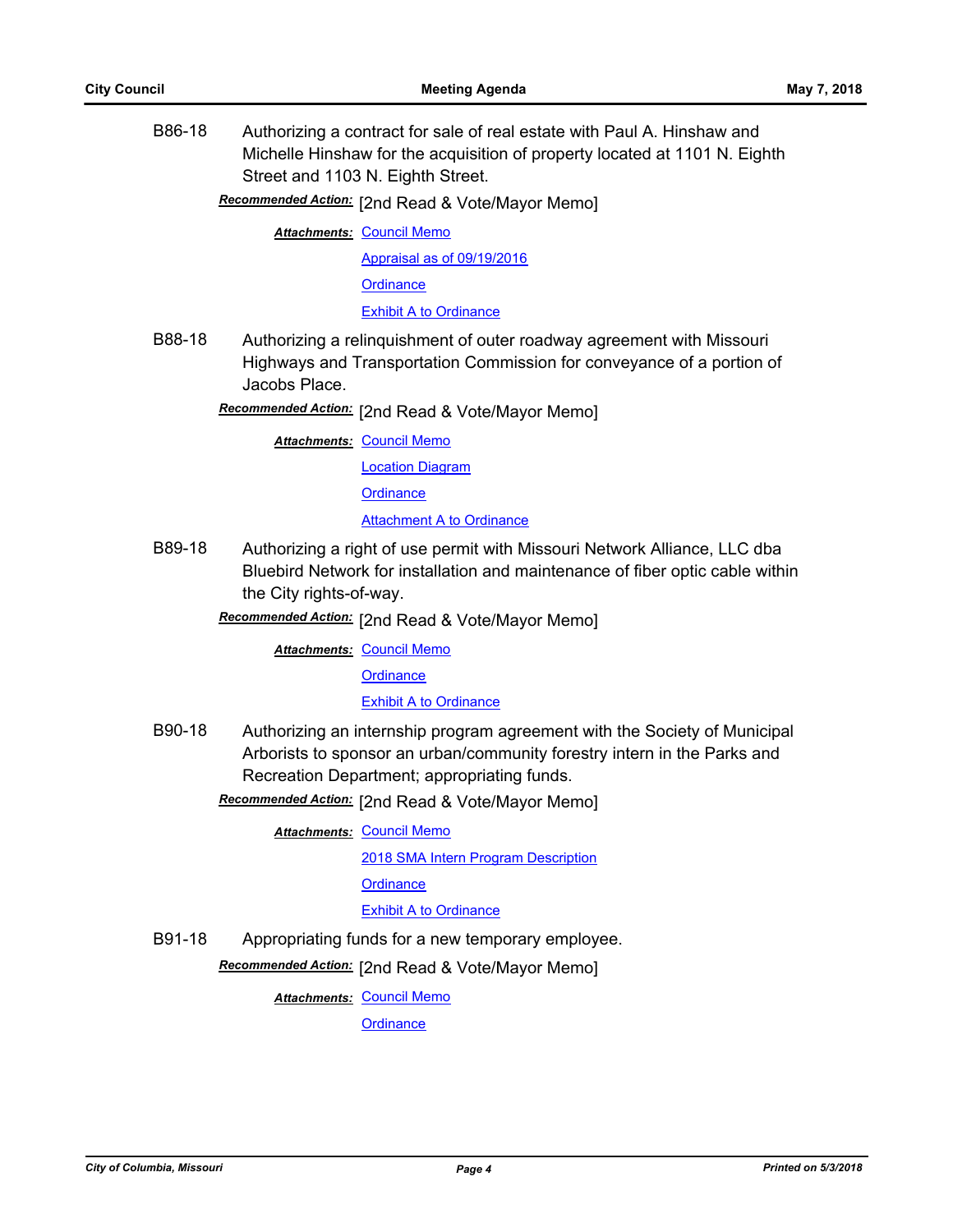R62-18 Setting a public hearing: proposed installation of traffic calming devices on Rollins Road between Stadium Boulevard and Sunset Drive. **Recommended Action:** [Read & Vote/Mayor Memo] **Attachments: [Council Memo](http://gocolumbiamo.legistar.com/gateway.aspx?M=F&ID=b2609df5-e0be-4337-a7b6-8176de28cc73.docx)** [Location Map](http://gocolumbiamo.legistar.com/gateway.aspx?M=F&ID=e7ef05fc-d790-4484-9779-7a6bb0140534.pdf) [Final Plans](http://gocolumbiamo.legistar.com/gateway.aspx?M=F&ID=17cf1372-ca30-463a-acec-7f54d7ebbf60.pdf) [1st IP Meeting Sign-in Sheet](http://gocolumbiamo.legistar.com/gateway.aspx?M=F&ID=151f3bd8-ba85-4c9b-9a25-a23f3193659a.pdf) [1st IP Meeting Comment Forms](http://gocolumbiamo.legistar.com/gateway.aspx?M=F&ID=00c70ada-3803-4314-9740-8278129bbbad.pdf) [2nd IP Meeting Sign-in Sheet](http://gocolumbiamo.legistar.com/gateway.aspx?M=F&ID=de004b20-5c23-4169-a06a-18783407cd51.pdf) [2nd IP Meeting Comment Forms](http://gocolumbiamo.legistar.com/gateway.aspx?M=F&ID=35696742-1a74-4e4d-b238-e96f2319b491.pdf) **[Resolution](http://gocolumbiamo.legistar.com/gateway.aspx?M=F&ID=8e5c3807-49fa-480b-8f96-4be33ce594c6.doc)** R63-18 Setting a public hearing: proposed construction of repairs to portions of Runway 2-20 at the Columbia Regional Airport. **Recommended Action:** [Read & Vote/Mayor Memo] **Attachments: [Council Memo](http://gocolumbiamo.legistar.com/gateway.aspx?M=F&ID=ce76217b-f3e0-40cd-8fe7-7d073c74f38b.docx)** [Isolated Repairs 2-20](http://gocolumbiamo.legistar.com/gateway.aspx?M=F&ID=ad9323e5-f829-4f19-b3d2-7c4dc2f30277.pdf) **[Resolution](http://gocolumbiamo.legistar.com/gateway.aspx?M=F&ID=bf856ef5-3f57-48f1-bb66-289c08a50a4c.doc)** R64-18 Setting a public hearing: proposed construction of the Hirth Avenue storm water improvement project. **Recommended Action:** [Read & Vote/Mayor Memo] **Attachments: [Council Memo](http://gocolumbiamo.legistar.com/gateway.aspx?M=F&ID=ba524c13-2dad-4790-bf30-06ce6b61d294.docx)** [Hirth Avenue Stormwater Project Location Map-Exhibit A](http://gocolumbiamo.legistar.com/gateway.aspx?M=F&ID=a0989907-674c-462d-bb54-5fc2b8898fc4.pdf) [Hirth Avenue Stormwater Project Location Map-Exhibit B](http://gocolumbiamo.legistar.com/gateway.aspx?M=F&ID=ebb31177-bf6f-4b6b-9c91-9c38cbcdeb6c.pdf) **[Resolution](http://gocolumbiamo.legistar.com/gateway.aspx?M=F&ID=35593477-61a6-4044-b376-df271b7223a6.doc)** R65-18 Setting a public hearing: consider the Water and Light 2018 Renewable Energy Plan and Report. **Recommended Action:** [Read & Vote/Mayor Memo] **Attachments: [Council Memo](http://gocolumbiamo.legistar.com/gateway.aspx?M=F&ID=ae63aa07-7dc5-4041-ba76-15b16230da02.docx)** [2018 Renewable Report](http://gocolumbiamo.legistar.com/gateway.aspx?M=F&ID=f01cf03d-fb34-4df5-998a-e231017d1c18.pdf) [Water & Light Advisory Board Recommendations](http://gocolumbiamo.legistar.com/gateway.aspx?M=F&ID=ae6f51a5-24e9-40e0-a679-10c0861544b1.pdf) [Environment & Energy Commission Recommendations](http://gocolumbiamo.legistar.com/gateway.aspx?M=F&ID=6ba22764-56f0-4446-9619-b775d0744841.pdf) **[Resolution](http://gocolumbiamo.legistar.com/gateway.aspx?M=F&ID=91776a4f-d0e6-42ee-8520-e8c4a87a7b26.doc)**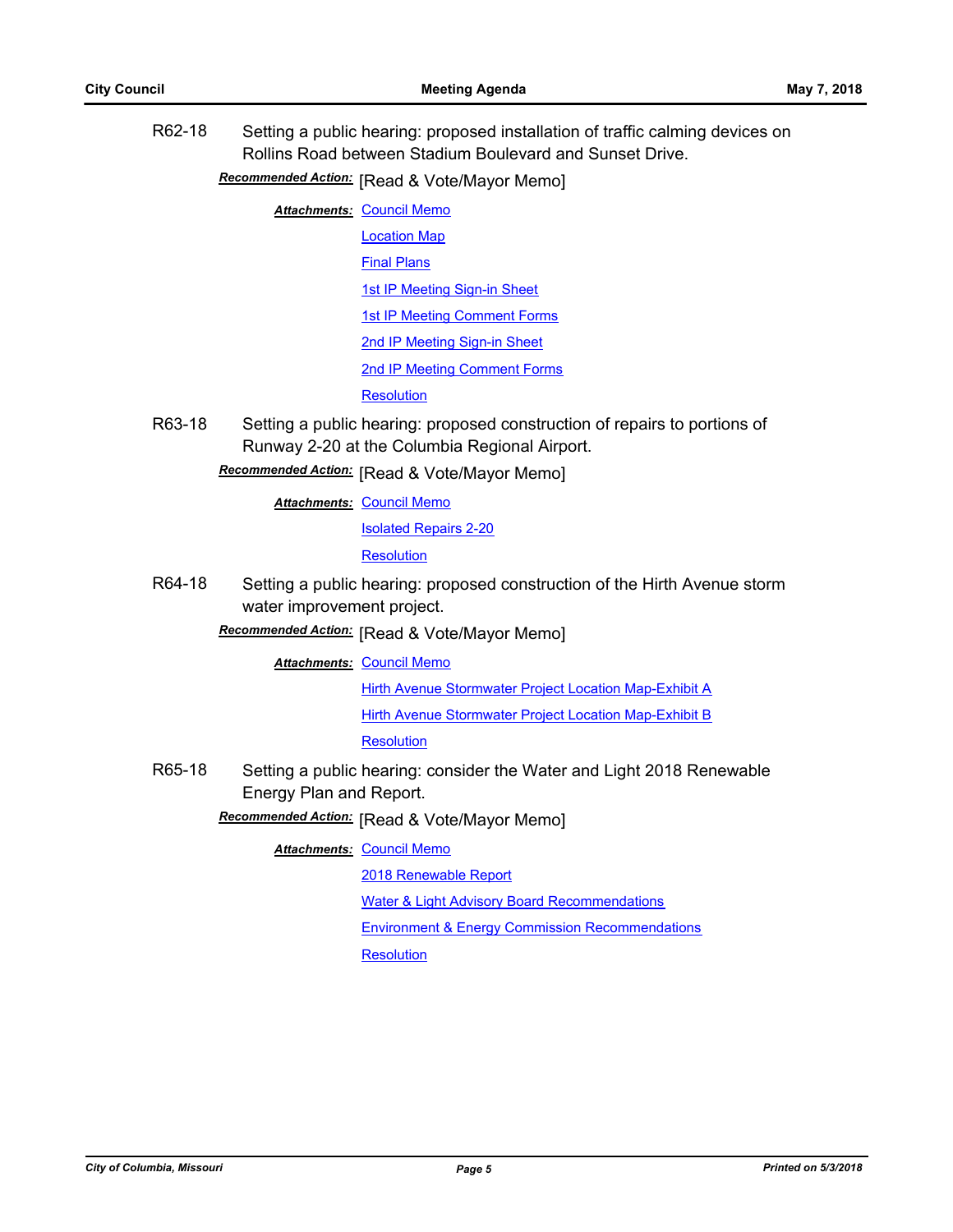R66-18 Authorizing an artist's commission agreement with Amanda Harms relating to the Traffic Signal Cabinet Art Program.

# **Recommended Action:** [Read & Vote/Mayor Memo]

**Attachments: [Council Memo](http://gocolumbiamo.legistar.com/gateway.aspx?M=F&ID=b249a642-750d-4299-9b08-64235f078d00.docx)** 

**[Resolution](http://gocolumbiamo.legistar.com/gateway.aspx?M=F&ID=40876906-480c-4fb4-ac5b-c74f311d3d68.doc)** 

**[Attachment A to Resolution](http://gocolumbiamo.legistar.com/gateway.aspx?M=F&ID=383aa71c-02af-450d-8c5c-0219c260fbf8.pdf)** 

R67-18 Authorizing an agreement for professional engineering services with Allstate Consultants, LLC for geotechnical and subsurface exploration services for capital improvement projects.

**Recommended Action:** [Read & Vote/Mayor Memo]

**Attachments: [Council Memo](http://gocolumbiamo.legistar.com/gateway.aspx?M=F&ID=df4680dc-1be2-4859-ac2e-43a1a5f15028.docx)** 

**[Resolution](http://gocolumbiamo.legistar.com/gateway.aspx?M=F&ID=d0175ea2-4685-4d2b-a353-9ea32c560d2e.doc)** 

[Attachment A to Resolution](http://gocolumbiamo.legistar.com/gateway.aspx?M=F&ID=2d016d1b-54cf-4ed5-bb18-87d367880a53.pdf)

R68-18 Authorizing an agreement for professional engineering services with Engineering Surveys & Services, LLC for construction material testing services relating to capital improvement projects.

**Recommended Action:** [Read & Vote/Mayor Memo]

**Attachments: [Council Memo](http://gocolumbiamo.legistar.com/gateway.aspx?M=F&ID=63df0381-e530-45e8-a89e-b4b7fcee369b.docx)** 

**[Resolution](http://gocolumbiamo.legistar.com/gateway.aspx?M=F&ID=4dfc717a-053d-4875-803e-604417f08a28.doc)** 

**[Attachment A to Resolution](http://gocolumbiamo.legistar.com/gateway.aspx?M=F&ID=d3bdd917-fe47-4e47-8e3b-ab482974d16f.pdf)** 

R69-18 Granting a temporary waiver from the requirements of Section 16-265 of the City Code to allow AOD-MO Holdings, LLC to extend the workday hours of building construction on its property located on the northeast corner of Paris Road and Waco Road.

**Recommended Action: [Read & Vote/Mayor Memo]** 

**Attachments: [Council Memo](http://gocolumbiamo.legistar.com/gateway.aspx?M=F&ID=91048004-191b-4267-9214-5ffead73228b.docx)** 

**[Letter](http://gocolumbiamo.legistar.com/gateway.aspx?M=F&ID=5e301b90-b975-43ec-867f-2fe7de599b9b.pdf)** 

**[Resolution](http://gocolumbiamo.legistar.com/gateway.aspx?M=F&ID=1cc15359-ad12-437a-aa27-887a654dd90c.doc)** 

[Exhibit A to Resolution](http://gocolumbiamo.legistar.com/gateway.aspx?M=F&ID=9587e176-d1ba-4235-b899-88ff5ed5dc79.pdf)

R70-18 Authorizing the temporary closure of the vehicular lanes and eighteen (18) parking spaces on Seventh Street between Locust Street and Elm Street, and the sidewalk on the south side of Elm Street between Sixth Street and Seventh Street, to facilitate the installation of utilities and the rehabilitation of steam chases and manholes.

**Recommended Action:** [Read & Vote/Mayor Memo]

**Attachments: [Council Memo](http://gocolumbiamo.legistar.com/gateway.aspx?M=F&ID=e1f1d94f-27a1-4a99-94ee-2995c8c4fd29.docx)** 

**[Resolution](http://gocolumbiamo.legistar.com/gateway.aspx?M=F&ID=a6657777-5d9a-412d-8ca1-3f2a018ffbef.doc)** 

[Exhibit A to Resolution](http://gocolumbiamo.legistar.com/gateway.aspx?M=F&ID=5c2328fb-aef7-4ddc-afbd-484497d23514.pdf)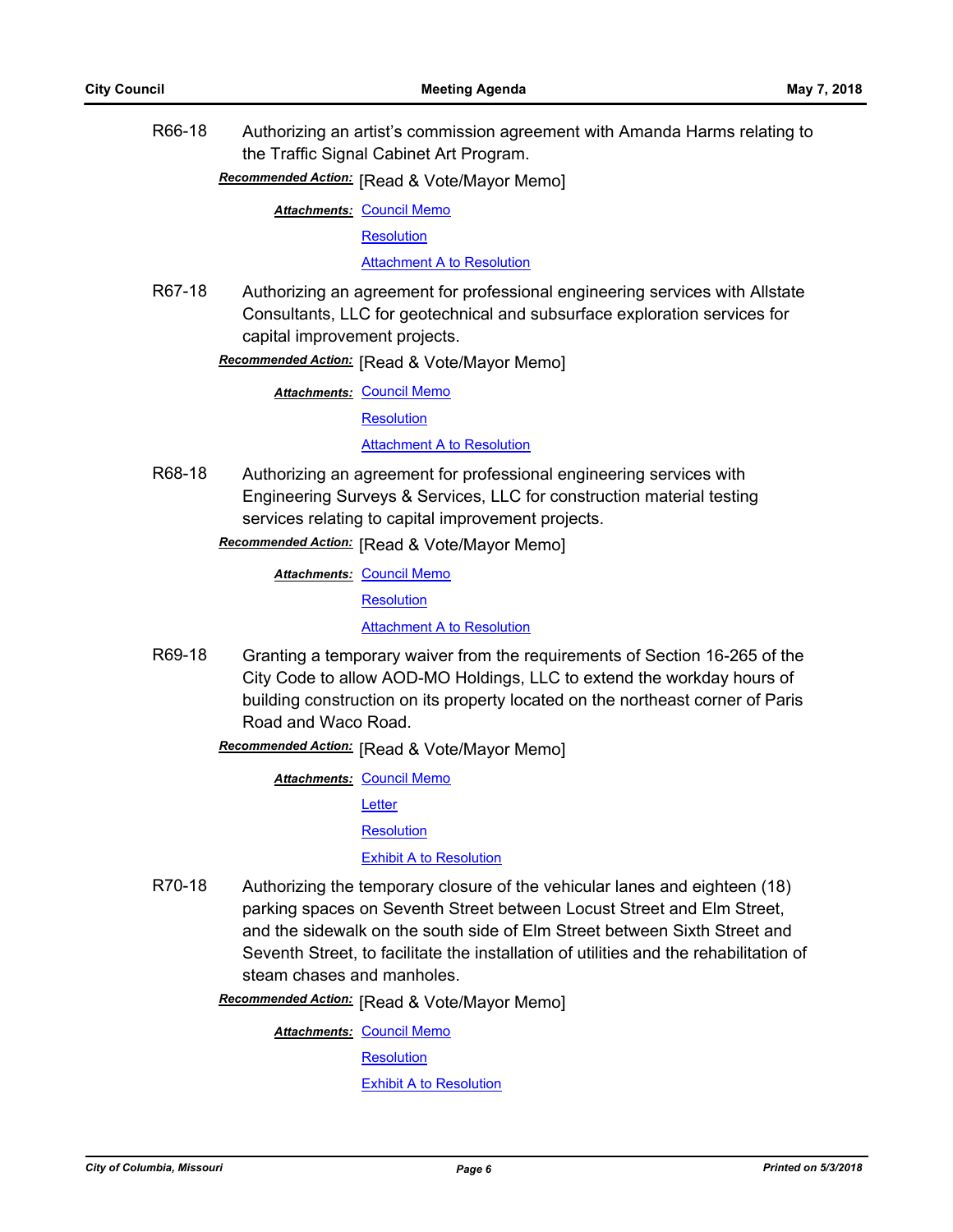R71-18 Transferring funds for the Columbia Police Department (CPD) facility improvement project.

**Recommended Action:** [Read & Vote/Mayor Memo]

**Attachments: [Council Memo](http://gocolumbiamo.legistar.com/gateway.aspx?M=F&ID=02c6a4d0-1d96-42b9-90bd-fe60edbcdea2.docx)** 

**[Resolution](http://gocolumbiamo.legistar.com/gateway.aspx?M=F&ID=31928466-551d-45e3-9517-152477c1d0ee.doc)** 

R72-18 Authorizing an agreement with Brentwood Services Administrators, Inc. for third party claims administrator services for automobile and property damage, automobile liability, public officials' liability, general liability, and workers' compensation claims.

**Recommended Action:** [Read & Vote/Mayor Memo]

**Attachments: [Council Memo](http://gocolumbiamo.legistar.com/gateway.aspx?M=F&ID=a35f511e-ee3b-47bd-a61d-171f8f628381.docx)** 

**[Resolution](http://gocolumbiamo.legistar.com/gateway.aspx?M=F&ID=d7dd0e96-be43-4120-bea8-1431e07fc0f1.doc)** 

[Attachment A to Resolution](http://gocolumbiamo.legistar.com/gateway.aspx?M=F&ID=6ee1d5e5-7e00-4e2a-98f5-f8843d4bdb86.pdf)

## **VIII. NEW BUSINESS**

### **IX. INTRODUCTION AND FIRST READING**

B93-18 Calling a special election on Tuesday, August 7, 2018 relating to the issuance of Water and Electric System Revenue Bonds.

**Recommended Action:** [Intro & 1st Read/Mayor Memo]

**Attachments: [Council Memo](http://gocolumbiamo.legistar.com/gateway.aspx?M=F&ID=6b61d373-a650-4cac-95f5-ab38918bc429.docx)** [2018 Water Bond Funding Plan](http://gocolumbiamo.legistar.com/gateway.aspx?M=F&ID=69459b2b-9e0a-406f-be9d-f705d034113c.pdf) [2018 Water Bond Proposal Project Descriptions](http://gocolumbiamo.legistar.com/gateway.aspx?M=F&ID=01bb0c39-e14e-4067-8a0a-7ce271b51078.docx) **[Ordinance](http://gocolumbiamo.legistar.com/gateway.aspx?M=F&ID=d2f81a4f-a532-446f-95f4-eefef6d98e98.doc)** [Exhibit A to Ordinance](http://gocolumbiamo.legistar.com/gateway.aspx?M=F&ID=e059c1f9-6c5b-44fc-9d44-323ccae4e1a9.doc)

- B94-18**\*\*** Voluntary annexation of property located generally southeast of the intersection of I-70 Drive SW and Strawn Road (840 N. Strawn Road); establishing permanent R-1 (One-Family Dwelling District) zoning (Case No. 18-47).
	- Recommended Action: [Intro & 1st Read/Mayor Memo]
		- **Attachments: [Council Memo](http://gocolumbiamo.legistar.com/gateway.aspx?M=F&ID=33e28fc8-7f2f-4a1c-a891-ebc567d2698f.docx)** [Staff Report to Planning and Zoning Commission](http://gocolumbiamo.legistar.com/gateway.aspx?M=F&ID=45d9a8d9-075b-47c7-b6ee-8f8d1c304e09.docx) [Locator Maps](http://gocolumbiamo.legistar.com/gateway.aspx?M=F&ID=599c3daf-0868-4cc7-881a-99eba744a908.pdf) [Attachment to PZC Report-Combined City-County Zoning Map](http://gocolumbiamo.legistar.com/gateway.aspx?M=F&ID=584fe587-879c-4bfc-95bb-9673e6aa4bd4.pdf) [Attachment to PZC Report-Public Correspondence](http://gocolumbiamo.legistar.com/gateway.aspx?M=F&ID=8ec5cc8e-4fa0-47fc-b0ba-492a7efcab44.pdf) [Excerpts from Minutes](http://gocolumbiamo.legistar.com/gateway.aspx?M=F&ID=d5b2c203-d228-49e1-b2f1-74b20399c52c.docx) **[Ordinance](http://gocolumbiamo.legistar.com/gateway.aspx?M=F&ID=e87bb358-c93f-498d-93a1-6faffe909b83.doc)**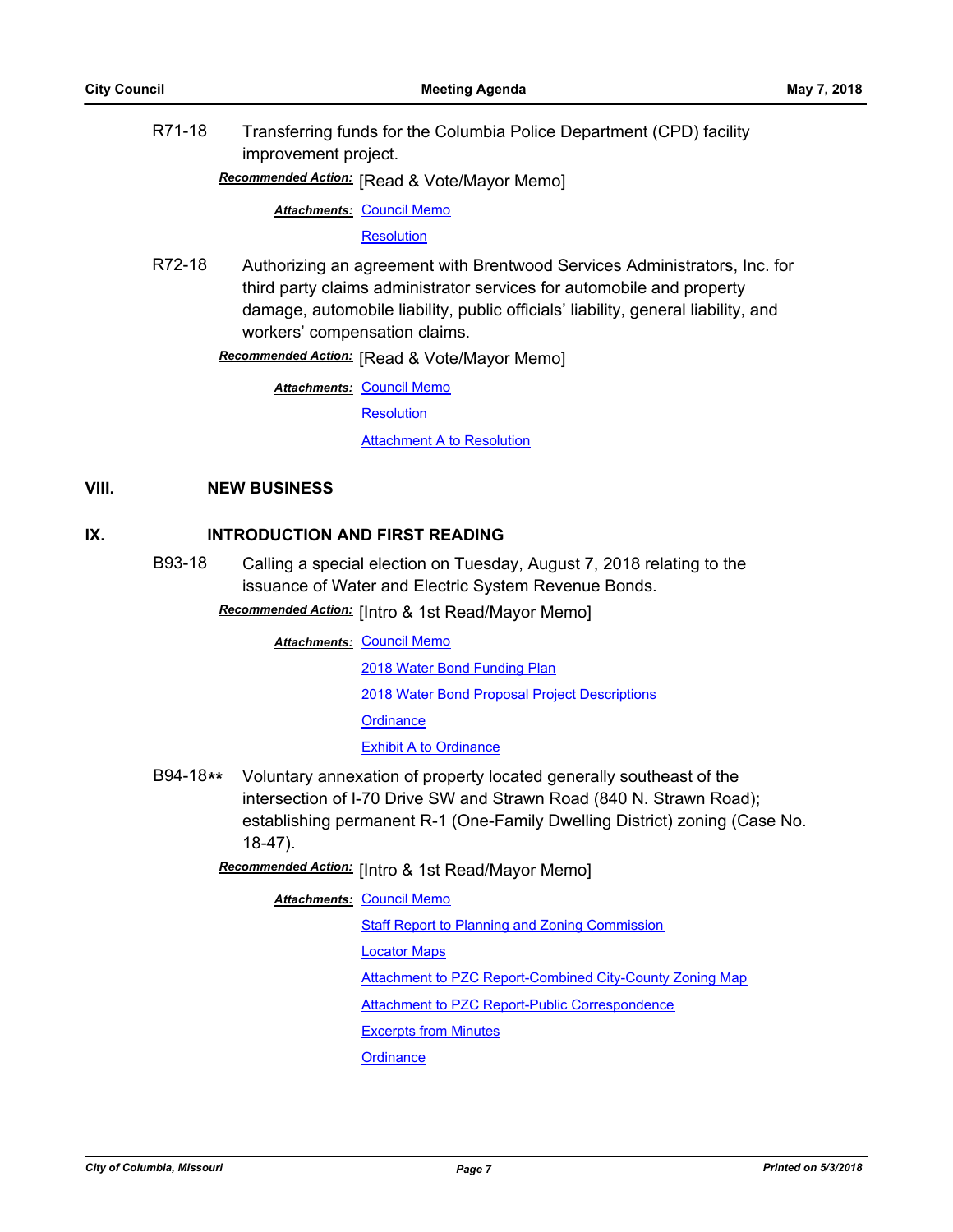B95-18**\*** Approving the Final Plat of Strawn Road Subdivision located generally southeast of the intersection of I-70 Drive SW and Strawn Road (840 N. Strawn Road) (Case No. 18-48).

**Recommended Action:** [Intro & 1st Read/Mayor Memo]

**Attachments: [Council Memo](http://gocolumbiamo.legistar.com/gateway.aspx?M=F&ID=559f4332-058a-482f-ac49-866d61c487c0.docx)** 

**[Staff Report to Planning and Zoning Commission](http://gocolumbiamo.legistar.com/gateway.aspx?M=F&ID=b6714e90-43df-4dc4-865c-38562bb4d53a.docx)** [Locator Maps](http://gocolumbiamo.legistar.com/gateway.aspx?M=F&ID=baa34f24-6a87-4862-a6db-abec7f96c78d.pdf) [Final Plat](http://gocolumbiamo.legistar.com/gateway.aspx?M=F&ID=78499e9d-2b39-4894-b9ad-5009853f8e9a.pdf) [Tree Preservation Plan Exhibits](http://gocolumbiamo.legistar.com/gateway.aspx?M=F&ID=a7ff4688-b154-47c5-abae-804774ec4213.pdf) [Excerpts from Minutes](http://gocolumbiamo.legistar.com/gateway.aspx?M=F&ID=05c395be-1bd1-4597-ad06-4b5cdd972777.docx) **[Ordinance](http://gocolumbiamo.legistar.com/gateway.aspx?M=F&ID=e75087c6-7988-43dd-afbe-fac160d3c8da.doc)** 

- B96-18**\*\*** Approving the Auburn Hills Plat 16 PD Plan for property located on the south side of International Drive and approximately 300 feet east of Rangeline Street (Case No. 18-81).
	- Recommended Action: [Intro & 1st Read/Mayor Memo]

**Attachments: [Council Memo](http://gocolumbiamo.legistar.com/gateway.aspx?M=F&ID=21ebaca4-14b0-4e5d-9cf2-f0359ba14b7e.docx)** 

[Staff Report to Planning and Zoning Commission](http://gocolumbiamo.legistar.com/gateway.aspx?M=F&ID=8d8cec2e-3679-440d-8653-ff27c740a93a.docx) [Locator Maps](http://gocolumbiamo.legistar.com/gateway.aspx?M=F&ID=e3a78bfc-ac89-43ec-887c-9761bbf3d366.pdf) [PD Plan and Landscape Plan](http://gocolumbiamo.legistar.com/gateway.aspx?M=F&ID=ecdf5d8b-8793-465d-b3dc-3e5dfd741d6f.pdf) [Excerpts from Minutes](http://gocolumbiamo.legistar.com/gateway.aspx?M=F&ID=b421f8e5-4feb-42e6-94ab-e093a09941b2.docx) **[Ordinance](http://gocolumbiamo.legistar.com/gateway.aspx?M=F&ID=953263e2-3dfa-4e0f-8527-e7b8621e4b60.doc) [Exhibit A to Ordinance](http://gocolumbiamo.legistar.com/gateway.aspx?M=F&ID=d1dc358e-70e4-43d0-b9c3-8a94fe8ceb3d.pdf)** 

B97-18**\*** Approving the Final Plat of Riddick Subdivision Plat 1, a Replat of all of Lot 3 and East Half (E  $\frac{1}{2}$ ) and the South Half (S  $\frac{1}{2}$ ) of the West Half (W  $\frac{1}{2}$ ) of Lot 4, of Garth's Addition to Columbia, located on the north side of Broadway and approximately 250 feet west of Garth Avenue (201 W. Broadway); granting a design adjustment relating to street right-of-way (Case No. 18-79).

**Recommended Action:** [Intro & 1st Read/Mayor Memo]

#### **Attachments: [Council Memo](http://gocolumbiamo.legistar.com/gateway.aspx?M=F&ID=987673e8-e14a-46b9-b71a-0f939d3b21fc.docx)**

[Staff Report to Planning and Zoning Commission](http://gocolumbiamo.legistar.com/gateway.aspx?M=F&ID=cad7ede5-2b33-4c45-b308-45857bf1f0db.pdf) [Locator Maps](http://gocolumbiamo.legistar.com/gateway.aspx?M=F&ID=1c99a1a8-2731-4ca1-8d1e-1bc765a82fa8.pdf) [Final Plat](http://gocolumbiamo.legistar.com/gateway.aspx?M=F&ID=fab7652f-8bc0-4976-9904-07436f8d0d61.pdf) [Attachment to PZC Report-Approval Letter and Design Adjustment Worksheet](http://gocolumbiamo.legistar.com/gateway.aspx?M=F&ID=0baeab8a-b355-4c6e-b471-630c64e6f09c.pdf) [Attachment to PZC Report-Previously Approved Garth's Addition to Columbia](http://gocolumbiamo.legistar.com/gateway.aspx?M=F&ID=1bba3864-b04d-4b61-8616-d94ce0631583.pdf) [Excerpts from Minutes](http://gocolumbiamo.legistar.com/gateway.aspx?M=F&ID=0ac9650f-815f-4755-b137-20e5f09e3236.docx) **[Ordinance](http://gocolumbiamo.legistar.com/gateway.aspx?M=F&ID=9ade3380-5e25-46eb-82fd-a24b986af432.doc)**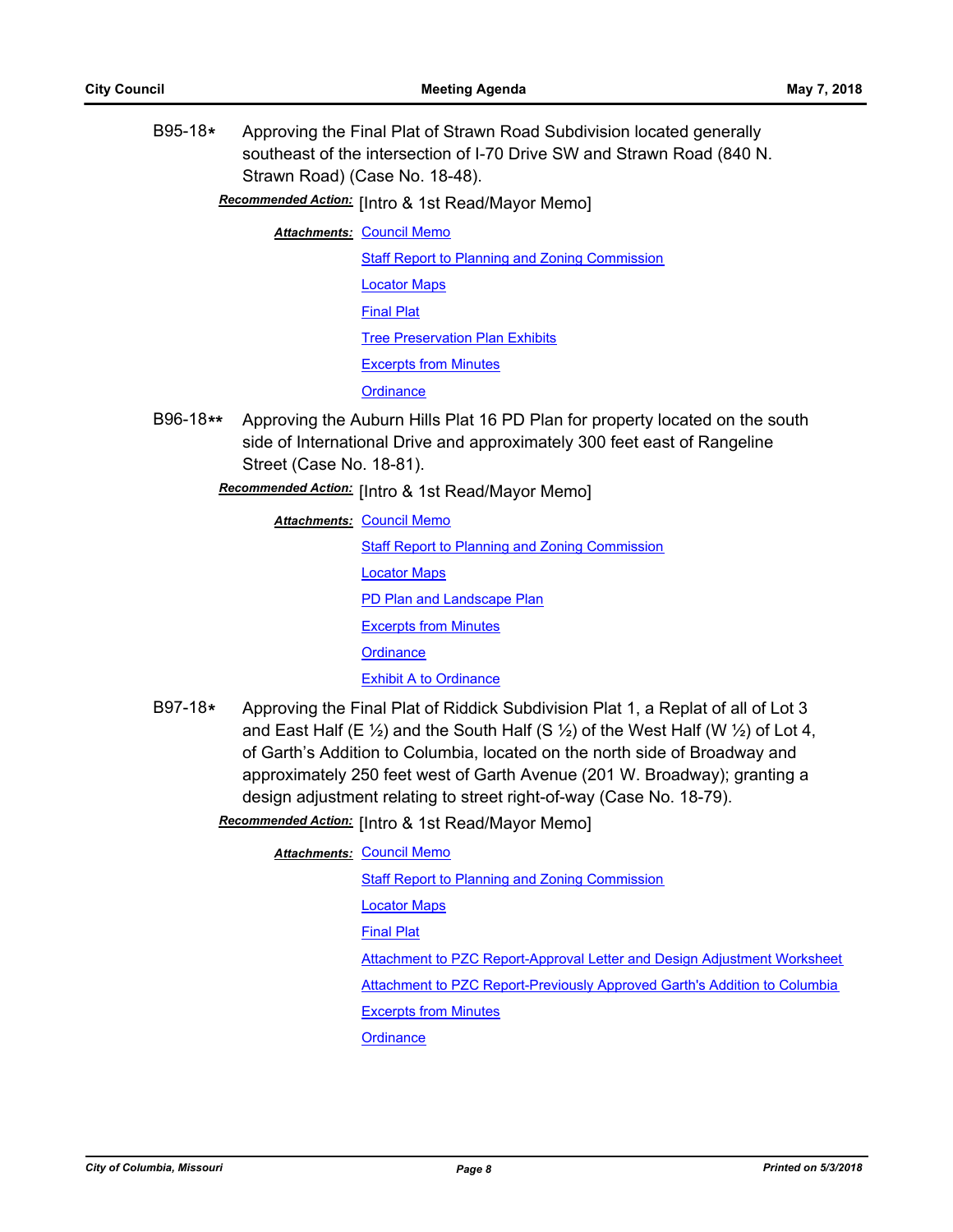B98-18**\*** Approving the Final Plat of The Villas at Old Hawthorne Plat 9C, a Replat of a Portion of Lot 5 of Old Hawthorne Plat 1, located southeast of the Old Hawthorne Drive West and Screaming Eagle Lane intersection; authorizing a performance contract (Case No. 18-70).

Recommended Action: [Intro & 1st Read/Mayor Memo]

- **Attachments: [Council Memo](http://gocolumbiamo.legistar.com/gateway.aspx?M=F&ID=81a12870-0c56-4774-ae8c-06086356ea46.docx)** [Locator Maps](http://gocolumbiamo.legistar.com/gateway.aspx?M=F&ID=572c97da-ffce-4dbb-aea7-b22cd182e9a0.pdf) [Final Plat](http://gocolumbiamo.legistar.com/gateway.aspx?M=F&ID=23de231a-33a6-4dbb-9a69-e6a93b634796.pdf) [Previously Approved-Villas At Old Hawthorne PD Plan](http://gocolumbiamo.legistar.com/gateway.aspx?M=F&ID=cd797ee2-71f1-4b3a-bce6-34a3b5a8b8ed.pdf) **[Previously Approved-Old Hawthorne Plat 1](http://gocolumbiamo.legistar.com/gateway.aspx?M=F&ID=6e38c2ac-b075-41e3-ba43-cfe8c5ce6496.pdf) [Ordinance](http://gocolumbiamo.legistar.com/gateway.aspx?M=F&ID=4b6a6e33-84e6-4b33-9212-20d138e6b5a0.doc)** [Exhibit A to Ordinance](http://gocolumbiamo.legistar.com/gateway.aspx?M=F&ID=52fd3246-5a5b-4e17-93fb-9e9e8f5e156a.pdf)
- B99-18**\*** Approving the Final Plat for Craig Point Plat No. 1 for property located on the east side of College Avenue and south of Hospital Drive (1022 S. College Avenue) (Case No. 18-94).

[Intro & 1st Read/Mayor Memo] *Recommended Action:*

**Attachments: [Council Memo](http://gocolumbiamo.legistar.com/gateway.aspx?M=F&ID=ee28de44-0cb0-4af7-9d0b-b77c4d01fe5b.docx)** [Staff Report to Planning and Zoning Commission](http://gocolumbiamo.legistar.com/gateway.aspx?M=F&ID=ba588fd9-9575-4bf6-8123-01fb225ee687.docx) [Locator Maps](http://gocolumbiamo.legistar.com/gateway.aspx?M=F&ID=51b6346f-d647-4fc1-95b1-10eb47d4d25b.pdf) [Final Plat](http://gocolumbiamo.legistar.com/gateway.aspx?M=F&ID=0c6f96f3-35ea-4509-98ec-dd44ef20d135.pdf) **[Ordinance](http://gocolumbiamo.legistar.com/gateway.aspx?M=F&ID=8e09c415-ba1c-48bc-a9ef-df86e402bb30.doc)** 

B100-18 Authorizing construction of sanitary sewers to serve the Henderson Branch Watershed; calling for bids through the Purchasing Division.

Recommended Action: [Intro & 1st Read/Mayor Memo]

**Attachments: [Council Memo](http://gocolumbiamo.legistar.com/gateway.aspx?M=F&ID=0d55a871-b670-41e8-948d-8b44c85f3212.docx)** 

**[Diagram](http://gocolumbiamo.legistar.com/gateway.aspx?M=F&ID=880fd502-f8f3-4818-b9be-53c3511612a2.pdf)** 

**[Ordinance](http://gocolumbiamo.legistar.com/gateway.aspx?M=F&ID=0d266b75-4b4d-436a-9bd1-abe03812fbcc.doc)** 

B101-18 Authorizing the acquisition of easements for construction of sanitary sewers to serve the Henderson Branch Watershed.

Recommended Action: [Intro & 1st Read/Mayor Memo]

**Attachments: [Council Memo](http://gocolumbiamo.legistar.com/gateway.aspx?M=F&ID=53fef4c3-309f-4f4f-af1b-80eea4a4de4f.docx)** 

[Easement Diagrams](http://gocolumbiamo.legistar.com/gateway.aspx?M=F&ID=38d736f6-3933-4c81-ae50-44c4dc7126f6.pdf)

**[Ordinance](http://gocolumbiamo.legistar.com/gateway.aspx?M=F&ID=49e1fd8f-9b46-4a47-b482-e4003dbf724f.doc)**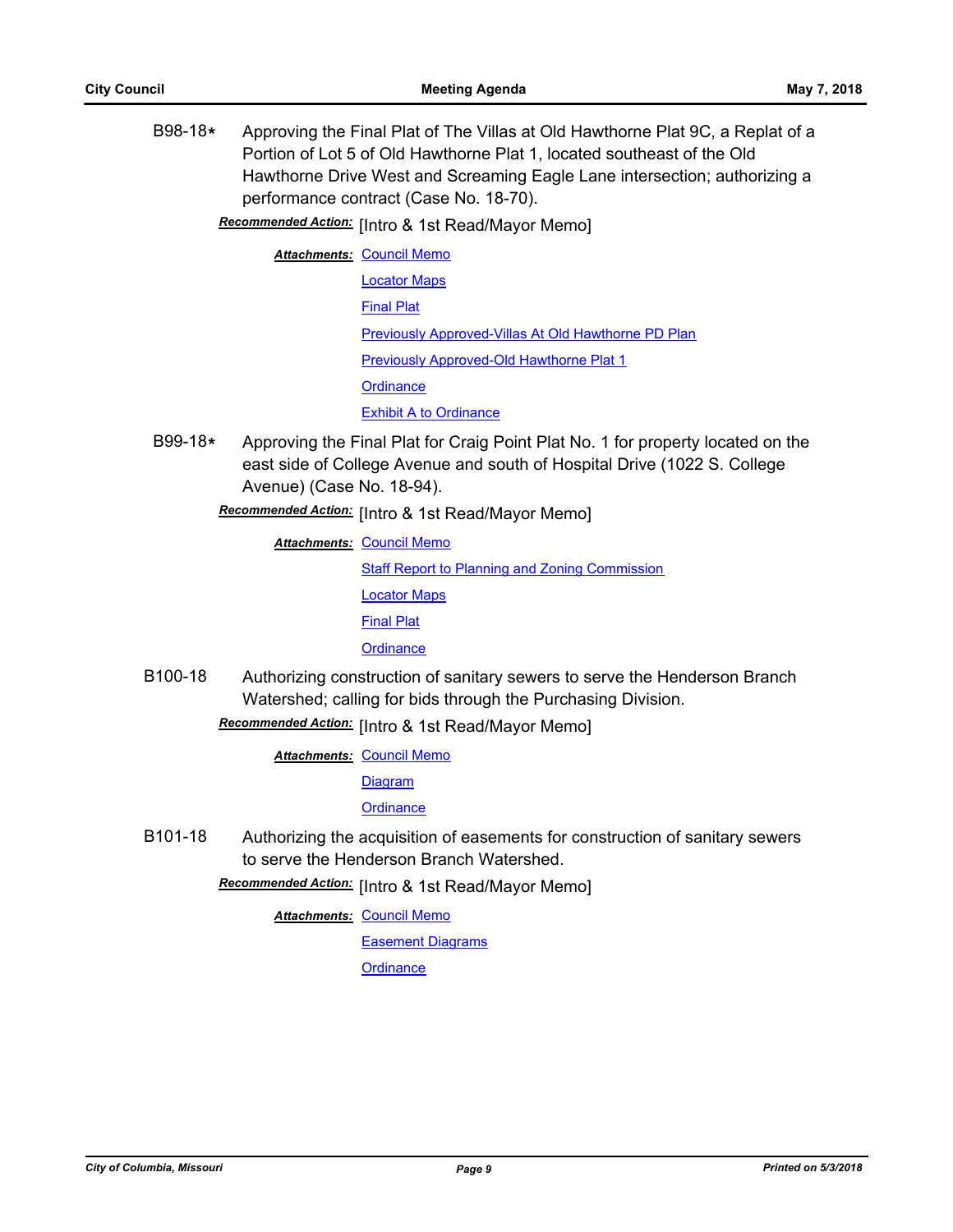B102-18 Authorizing an annexation agreement with Bechtold Properties LLC for properties located on West Highway 40.

## Recommended Action: [Intro & 1st Read/Mayor Memo]

**Attachments: [Council Memo](http://gocolumbiamo.legistar.com/gateway.aspx?M=F&ID=02f958d8-e285-4d4e-8298-fb831987b058.docx)** 

**[Ordinance](http://gocolumbiamo.legistar.com/gateway.aspx?M=F&ID=87db20df-ea71-4d5f-b619-0d3a84de4252.doc)** 

[Attachment A to Ordinance](http://gocolumbiamo.legistar.com/gateway.aspx?M=F&ID=5a815fea-0ad9-4e86-8a67-845b395d61d2.pdf)

B103-18 Authorizing an annexation agreement with VH Properties LLC for properties located on Highway UU and West Van Horn Tavern Road.

Recommended Action: [Intro & 1st Read/Mayor Memo]

**Attachments: [Council Memo](http://gocolumbiamo.legistar.com/gateway.aspx?M=F&ID=f5a40154-4494-46da-9f23-f697f37f8620.docx)** 

**[Ordinance](http://gocolumbiamo.legistar.com/gateway.aspx?M=F&ID=9aa1c050-863b-4153-8473-a44c89336c57.doc)** 

[Attachment A to Ordinance](http://gocolumbiamo.legistar.com/gateway.aspx?M=F&ID=694af683-1a34-4104-b353-d5fbef74d068.pdf)

B104-18**\*** Authorizing a municipal agreement with the Missouri Highways and Transportation Commission for sidewalk repairs and enhanced pedestrian facilities along Providence Road from Vandiver Drive to Stadium Boulevard.

Recommended Action: [Intro & 1st Read/Mayor Memo]

**Attachments: [Council Memo](http://gocolumbiamo.legistar.com/gateway.aspx?M=F&ID=1988340d-80de-4036-9031-6a0252820496.docx)** 

[Location Diagram](http://gocolumbiamo.legistar.com/gateway.aspx?M=F&ID=336c5653-c233-4542-8a4a-e96e262bba8b.pdf)

**[Ordinance](http://gocolumbiamo.legistar.com/gateway.aspx?M=F&ID=f7982814-8b13-4c26-ae52-ba6344a89bc2.doc)** 

[Attachment A to Ordinance](http://gocolumbiamo.legistar.com/gateway.aspx?M=F&ID=1495093b-ad81-4b01-a365-c62c5053b23b.pdf)

B105-18**\*** Authorizing the City Manager to execute permanent and temporary easements to the Missouri Highways and Transportation Commission relating to proposed sidewalk repairs and enhanced pedestrian facilities along Providence Road, between Vandiver Drive and Stadium Boulevard. **Recommended Action:** [Intro & 1st Read/Mayor Memo]

**Attachments: [Council Memo](http://gocolumbiamo.legistar.com/gateway.aspx?M=F&ID=9f05c6ec-9c19-4983-83c7-f3c7a95be081.docx)** 

[Diagram for Parcel 3](http://gocolumbiamo.legistar.com/gateway.aspx?M=F&ID=5d528ab5-d5c3-4d4c-a0fc-7e60cd90a4e7.pdf) [Diagram for Parcel 18](http://gocolumbiamo.legistar.com/gateway.aspx?M=F&ID=590fc45b-32ff-4a19-a2db-0e08321fe8cc.pdf) [Diagram for Parcel 24](http://gocolumbiamo.legistar.com/gateway.aspx?M=F&ID=896eecb4-3975-4849-bf03-7471de65b994.pdf) **[Ordinance](http://gocolumbiamo.legistar.com/gateway.aspx?M=F&ID=bdfd462d-9f22-4f4b-8bf6-68c7944a89cd.doc)** [Exhibit A to Ordinance](http://gocolumbiamo.legistar.com/gateway.aspx?M=F&ID=e78096b4-f71b-43bf-8906-2cd798033ce7.pdf) [Exhibit B to Ordinance](http://gocolumbiamo.legistar.com/gateway.aspx?M=F&ID=43a59992-85ce-4387-ba45-c4457388c850.pdf) [Exhibit C to Ordinance](http://gocolumbiamo.legistar.com/gateway.aspx?M=F&ID=6111369a-7e62-4a05-94ad-f6ab8c22ff9d.pdf) [Exhibit D to Ordinance](http://gocolumbiamo.legistar.com/gateway.aspx?M=F&ID=4e34e8bc-ae20-4121-afb1-ad55b23565d7.pdf) [Exhibit E to Ordinance](http://gocolumbiamo.legistar.com/gateway.aspx?M=F&ID=bc322018-0950-430e-bf18-41f0a6dba481.pdf)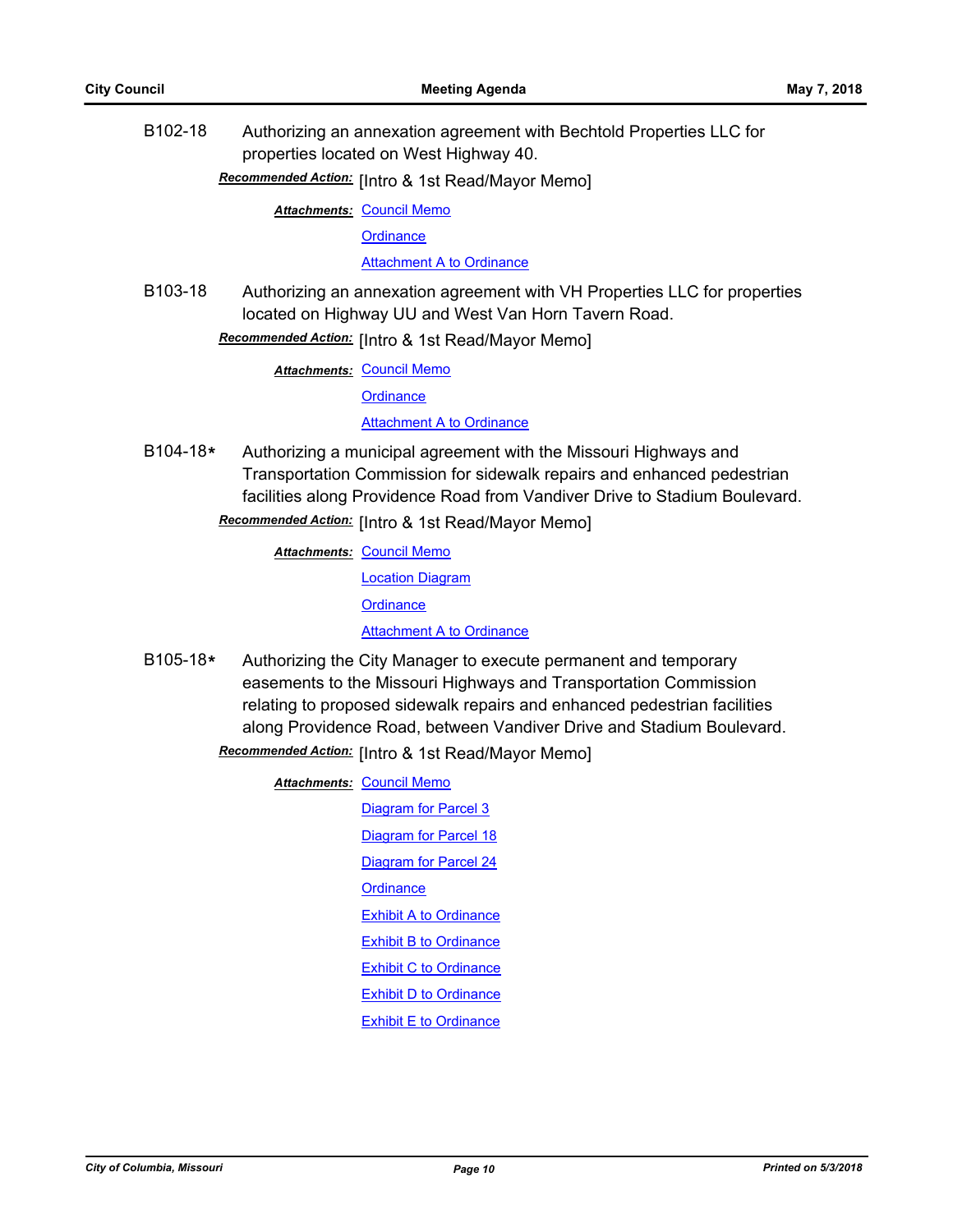B106-18**\*** Authorizing the City Manager to execute an agreement for temporary construction easement to Red Oak Marketplace, LLC relating to a storm water improvement project along Grindstone Parkway.

Recommended Action: [Intro & 1st Read/Mayor Memo]

**Attachments: [Council Memo](http://gocolumbiamo.legistar.com/gateway.aspx?M=F&ID=ef491e3d-3081-4a98-8ed7-b5fa060bd8ef.docx)** 

[Easement Graphic](http://gocolumbiamo.legistar.com/gateway.aspx?M=F&ID=a440ce80-2265-4628-ba49-e4b1f65c97cc.pdf)

[Letter from BFA Engineering](http://gocolumbiamo.legistar.com/gateway.aspx?M=F&ID=d3cd22e4-825a-46b7-8f38-f2f85df1febf.pdf)

[Location Map](http://gocolumbiamo.legistar.com/gateway.aspx?M=F&ID=e904a9f0-70df-4107-ac3e-594961aaebf1.pdf)

**[Ordinance](http://gocolumbiamo.legistar.com/gateway.aspx?M=F&ID=0c0db5de-b2ca-4e7c-99ea-98856caf3b92.doc)** 

[Exhibit A to Ordinance](http://gocolumbiamo.legistar.com/gateway.aspx?M=F&ID=4fefc427-7e6e-473f-8b2f-01e478ef67dc.pdf)

B107-18**\*** Accepting conveyances for utility, sidewalk and street purposes.

Recommended Action: [Intro & 1st Read/Mayor Memo]

**Attachments: [Council Memo](http://gocolumbiamo.legistar.com/gateway.aspx?M=F&ID=9b73c782-8482-420d-9589-461f49d4dab8.docx)** 

**[Ordinance](http://gocolumbiamo.legistar.com/gateway.aspx?M=F&ID=b60e9de3-8904-470d-938b-e9878da715d3.doc)** 

B108-18**\*** Authorizing an amendment to the agreement with Tyler Technologies, Inc. for the Columbia Financial Enterprise Resource System (COFERS) project to extend the go-live date for the EnerGov module relating to software for Business License operations.

Recommended Action: [Intro & 1st Read/Mayor Memo]

**Attachments: [Council Memo](http://gocolumbiamo.legistar.com/gateway.aspx?M=F&ID=a83d38ed-4ae2-44fd-881e-dd5601f6ba5b.docx)** 

**[Ordinance](http://gocolumbiamo.legistar.com/gateway.aspx?M=F&ID=213493c9-4ce1-4755-8fc6-70fd40e2e03b.doc)** 

[Exhibit A to Ordinance](http://gocolumbiamo.legistar.com/gateway.aspx?M=F&ID=db11d0ea-114a-4667-8265-6c64394bdedf.pdf)

B109-18**\*** Authorizing a Memorandum of Understanding with the Missouri Department of Health and Senior Services for STD testing and treatment services.

Recommended Action: [Intro & 1st Read/Mayor Memo]

**Attachments: [Council Memo](http://gocolumbiamo.legistar.com/gateway.aspx?M=F&ID=c91aa48b-5ded-40f2-82ae-12b20c6db0b0.docx)** 

**[Ordinance](http://gocolumbiamo.legistar.com/gateway.aspx?M=F&ID=bbb15556-1b4e-417a-9679-df764eca2406.doc)** 

[Exhibit A to Ordinance](http://gocolumbiamo.legistar.com/gateway.aspx?M=F&ID=8c3a67ec-b96b-457e-8fe4-bc91b85f01ad.pdf)

B110-18**\*** Authorizing an inspections participation agreement with the Missouri Department of Health and Senior Services for a summer food service program for children.

**Recommended Action:** [Intro & 1st Read/Mayor Memo]

**Attachments: [Council Memo](http://gocolumbiamo.legistar.com/gateway.aspx?M=F&ID=5cab4841-4d2d-4860-8b01-33b0dd8c89a9.docx)** 

**[Ordinance](http://gocolumbiamo.legistar.com/gateway.aspx?M=F&ID=cc2121e3-d7e7-4e1c-a356-1ff5ce3be0a0.doc)** 

[Exhibit A to Ordinance](http://gocolumbiamo.legistar.com/gateway.aspx?M=F&ID=e41dabbd-4b6b-4d4a-b6f2-6c91b731aeca.pdf)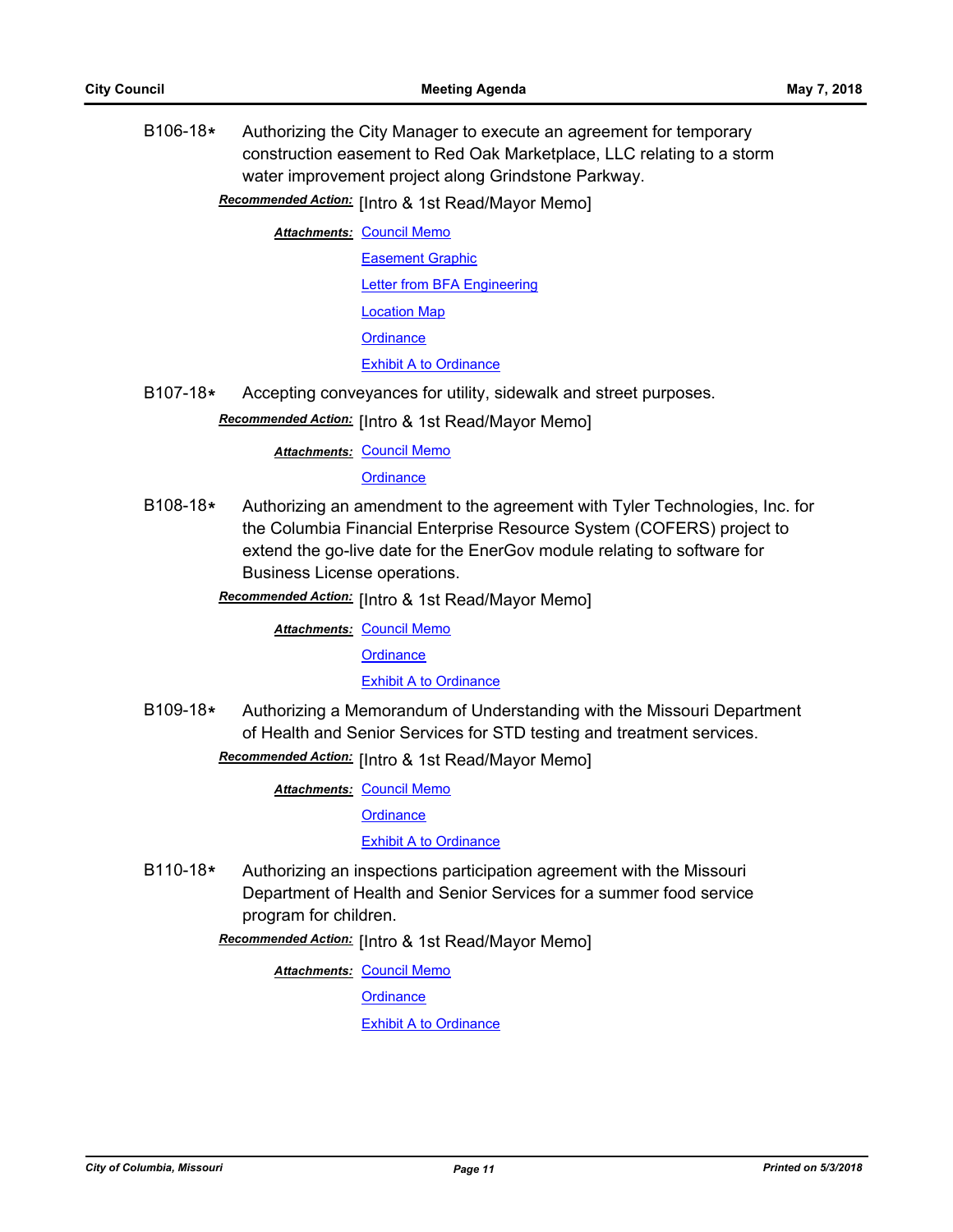B111-18**\*** Appropriating funds received from the Missouri Department of Health and Senior Services for current and future building projects at the Sanford-Kimpton Building and replacement of the electronic medical records system used by the City's Department of Public Health and Human Services. Recommended Action: [Intro & 1st Read/Mayor Memo]

**Attachments: [Council Memo](http://gocolumbiamo.legistar.com/gateway.aspx?M=F&ID=c954548c-93f2-4b6c-a5f2-1f5381c57e3f.docx)** 

**[Ordinance](http://gocolumbiamo.legistar.com/gateway.aspx?M=F&ID=08c753c0-5bc7-4d47-a920-3004e1106d5e.doc)** 

B112-18**\*** Authorizing an airport aid agreement with the Missouri Highways and Transportation Commission for the reconstruction of Runway 13-31 and Taxiway C projects at the Columbia Regional Airport; appropriating funds.

**Recommended Action:** [Intro & 1st Read/Mayor Memo]

**Attachments: [Council Memo](http://gocolumbiamo.legistar.com/gateway.aspx?M=F&ID=56efa884-6a86-420e-8b3b-ef1b2c748282.docx) [Ordinance](http://gocolumbiamo.legistar.com/gateway.aspx?M=F&ID=bea6d5fe-6ef8-4023-a3af-5c53ede4eb51.doc)** 

**[Exhibit A to Ordinance](http://gocolumbiamo.legistar.com/gateway.aspx?M=F&ID=6236b7ed-8e04-4a49-b610-7d99efcfc840.pdf)** 

B113-18**\*** Appropriating funds for the Clary-Shy Community Park - Agriculture Park improvement project.

Recommended Action: [Intro & 1st Read/Mayor Memo]

**Attachments: [Council Memo](http://gocolumbiamo.legistar.com/gateway.aspx?M=F&ID=82789a32-0edf-4fcb-a202-81f6105434d8.docx)** 

[Correspondence from "Build this Town"](http://gocolumbiamo.legistar.com/gateway.aspx?M=F&ID=fc593c8a-8a6e-42c5-b865-a8df8bffd27d.pdf)

[MFH Grant Agreement](http://gocolumbiamo.legistar.com/gateway.aspx?M=F&ID=8d03ba53-fd57-4bfb-899b-52aee75c3472.pdf)

**[Ordinance](http://gocolumbiamo.legistar.com/gateway.aspx?M=F&ID=54bcfe02-92a1-4154-bee9-3ad03d3d0e81.doc)** 

B114-18**\*** Appropriating architectural salvage sale revenue to the New Century Fund.

**Recommended Action:** [Intro & 1st Read/Mayor Memo]

**Attachments: [Council Memo](http://gocolumbiamo.legistar.com/gateway.aspx?M=F&ID=b5c853f7-5817-4145-a688-24fb39fad217.docx)** 

**[Ordinance](http://gocolumbiamo.legistar.com/gateway.aspx?M=F&ID=c01344e4-065a-4aca-a444-28f8d2bb24d1.doc)** 

B115-18**\*** Amending the FY 2018 Annual Budget by adding and deleting positions in the Community Development Department; amending the FY 2018 Classification and Pay Plan by reassigning a classification; appropriating funds.

Recommended Action: [Intro & 1st Read/Mayor Memo]

**Attachments: [Council Memo](http://gocolumbiamo.legistar.com/gateway.aspx?M=F&ID=519c4645-4748-4d81-a166-1af8c815837d.docx)** 

[Summary of Amendment to FY 2018 Classification and Pay Plan](http://gocolumbiamo.legistar.com/gateway.aspx?M=F&ID=501784ff-3b6a-49e2-82bb-81e9c34cf617.doc) [Housing Programs Manager](http://gocolumbiamo.legistar.com/gateway.aspx?M=F&ID=c2c7c7ba-de3d-4f9b-a0c7-f03fbfbf6fbb.docx) **[Ordinance](http://gocolumbiamo.legistar.com/gateway.aspx?M=F&ID=fe113535-668f-4154-b0a8-1ceba923caf0.doc)**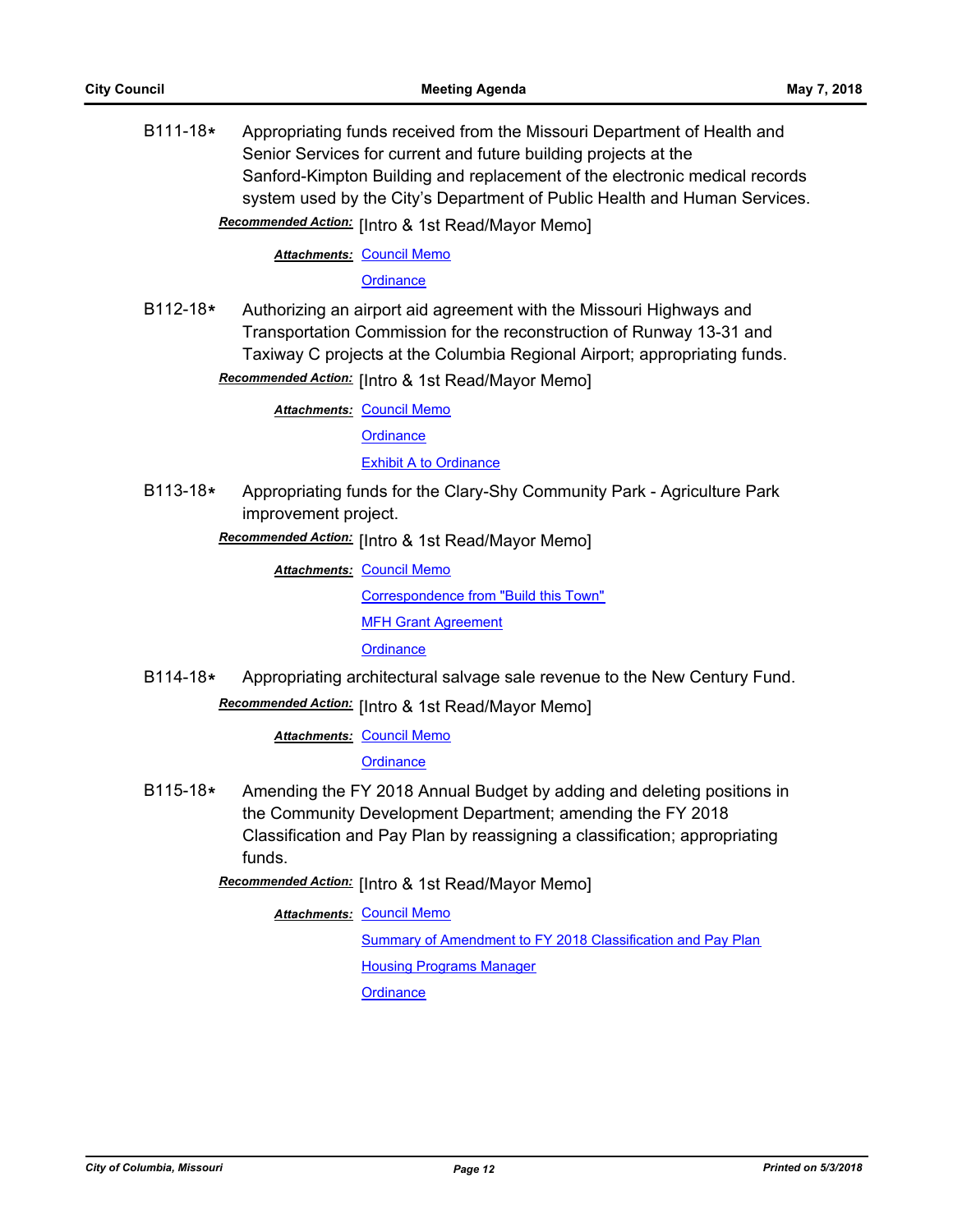**\*Non-zoning related introductory item that may be included on a future agenda as a consent item. Any such item can be removed from the consent agenda and placed under old business or new business at the request of a council member or any other interested person. The request must be made at the beginning of the council meeting at which the council bill or resolution is scheduled to be acted upon.** 

**\*\*Zoning related introductory item that may be included on a future agenda as a consent item. Any such item can be removed from the consent agenda and placed under old business at the request of a council member or any other interested person. The request must be made to the city clerk before noon on the Wednesday before the council meeting at which the council bill is scheduled to be considered for passage.**

**Non-asterisk items are expected to be included in a future agenda as a public hearing or an old business item.**

### **X. REPORTS**

REP35-18 Short-Term Rental Public Information Meetings.

**Recommended Action:** [Memo]

**Attachments: [Council Memo](http://gocolumbiamo.legistar.com/gateway.aspx?M=F&ID=e3c62fa6-3232-4e39-b3fd-a509d955fe4f.docx)** 

[STR-Public Information Meetings Presentation - first round](http://gocolumbiamo.legistar.com/gateway.aspx?M=F&ID=e3e7a66e-6753-4d40-b1bc-b90a3876278d.pdf) [STR-Public Information Meeting Presentation - second round](http://gocolumbiamo.legistar.com/gateway.aspx?M=F&ID=f7b370e2-0fdb-4cac-a211-55c560fa3e68.pdf) [Questions and Feedback-STR Public Information Meetings - round one](http://gocolumbiamo.legistar.com/gateway.aspx?M=F&ID=d7469e26-c042-4271-8ef7-7680006727f0.pdf) [Questions and Feedback-STR Public Information meeting - round two](http://gocolumbiamo.legistar.com/gateway.aspx?M=F&ID=25de3dd5-0c57-4c61-a253-57f31c031f73.pdf)

REP36-18 Request to reduce the number of members on the Mayor's Council on Physical Fitness and Health

## **Recommended Action: [Memo]**

*Attachments:* [Council Memo](http://gocolumbiamo.legistar.com/gateway.aspx?M=F&ID=a85b3a8b-b3c6-42f7-bda4-7686a0756fb6.docx)

REP37-18 Source Water Protection Plan Task Force.

## **Recommended Action: [Memo]**

#### **Attachments: [Council Memo](http://gocolumbiamo.legistar.com/gateway.aspx?M=F&ID=c4bfa1e5-483a-40a2-b7e8-55c958e3b24d.docx)**

[DNR Approval SWPP](http://gocolumbiamo.legistar.com/gateway.aspx?M=F&ID=e92872b3-3970-408e-942d-0e9af5b9c121.pdf)

[Source Water Protection Plan Final](http://gocolumbiamo.legistar.com/gateway.aspx?M=F&ID=f06fa74d-876f-40d5-b353-86c0e8187d7b.pdf)

[Columbia SWPP Task Force Action Item List](http://gocolumbiamo.legistar.com/gateway.aspx?M=F&ID=4332497e-9465-40a5-8468-5dff00a2eed5.docx)

[SWPPTF Enabling Legislation](http://gocolumbiamo.legistar.com/gateway.aspx?M=F&ID=370d745c-b5d6-4a8f-8522-86aae30fbc14.pdf)

[SWPPTF Members](http://gocolumbiamo.legistar.com/gateway.aspx?M=F&ID=1c93b25f-381f-4af5-af81-684fef5a347a.pdf)